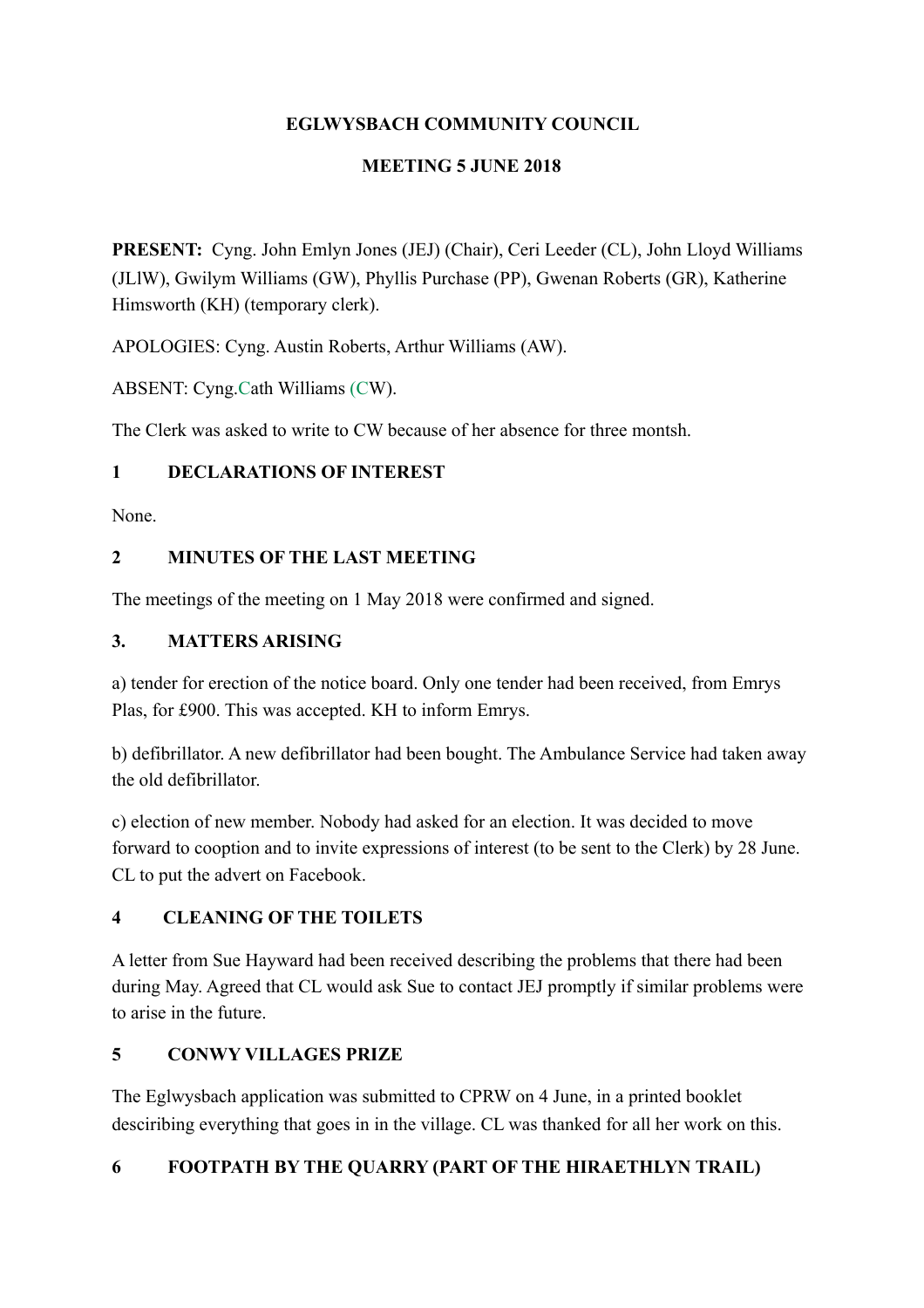Juatta Lorenz-Kubis was welcomed to discuss the situation. The problem arose two years ago but nothing had happened since to confirm the correct route of the path round the quarry. The Ramblers had changed the route of the path but this had not been accepted by a local landowner. Agreed that the situation should be discussed with AR and then CCBC's Footpaty Officer should be invited to a meeting on site. Jutta also offered to come to that meeting.

## **7 EGLWYSBACH EISTEDDFOD APPEAL COMMITTEE**

Catrin Williams was welcomed to report on how the work of the Committee in raising money for the Eisteddfod was progressing. There would be a treasure hunt on 8 June and then a stand at the Show. The third meeting of the Committee would be on 12 June.

A number of suggestions were made, including competitions and dancing in the Show. Catrin was thanked for her work.

## **8 INTERNAL AUDIT**

Marion Pryor was welcomed to present her report. She confirmed that the Council had conformed to all the requirements, while suggesting that the Ocuncil should review its assets and how they were valued. She said that the external auditors would this year consider the effectiveness of the internal audit.

The question of paying a gratuity to the former clerc was raised. Marion agreed to make enquiries about this and let the Chair know.

Marion was thanked for her work.

### **9 EXTERNAL AUDIT**

The external audit form was presented and certified. It was agreed that GW should sign the form as Vice-Chair as well as the Chair as he had acted as finance officer during the period without a clerk.

# **10 PLANNING MATTERS**

a) 045143 Proposed two storey side extension and internal alterations

### *No objection.*

b)  $0/45201$  Variation of condition nos 4,6,7,10.13 & 14 of planning approval 0/43805 (Demolition of the existing iron shed, erection of holiday accommodation comprising of 9 no. en-suite bed spaces, and a 3 no. bedroom self catering lodge together with associated landscaping and treatment plant, and an external chiller and washroom for the public house)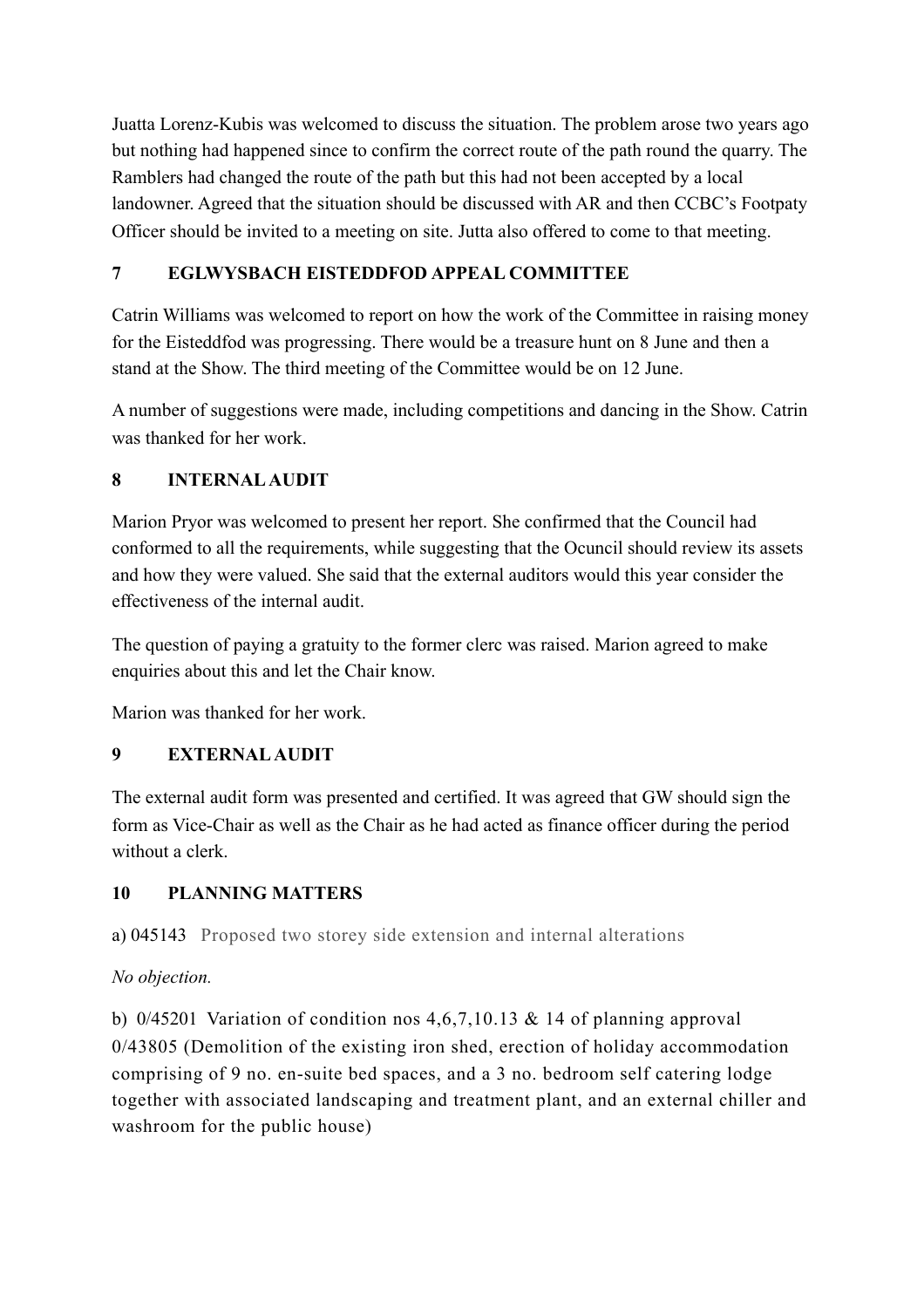A number of question were raised, particularly around the fact that the applicant had not commissioned an archeological report before beginnning work. Agreed that CL should have more time to study the application and send a draft response to the clerk. The clerk will then circulate the draft comments to all Councillors before 21 June.

#### **11 FINANCE**

Three checheques were signed:

£122.50 to Sue Hayward (for cleaning the toilets)

£29.90 to J E Jones (printing and binding the Conwy Villages Prize entry by CyD Printers)

£675 to W D Williams (grass-cutting in April and May)

#### **12 CORRESPONDENCE**

Agreed that JEJ and GW should attend the Proclamation Ceremony for the Eisteddfod on 7 July. KH to let the organisers know.

#### **13 AOB**

GR asked whether it would be posible to change the evening for Counncil meetings; agreed to discuss this in the next meeting.

The matter of deterioration of the rubber mats in the playing field was raised. Agreed to ask the Council to repair them.

Condition of the road from Hen Efail to Maenan. It was noted that the condition of the road was poor and concrete had been spilled on to it and had hardened. Agreed to contact CCBC.

The matter of the pile of grass against the hedge in the cemetery was raised, which was causing problems for neioghbours. Agreed that JLlW should ask Dei Plas to clear the pile within a fortnight. If he did not do that, JLlW whould find someone else to do the work. Also agreed that JLlW should ask W D Williams to put the grass cuttings in the future into the trailer in the cemetery. Agreed that the trailer should be emptied more regularly – perhaps every two months.

It was decided to invite Cate Holland to present a invoice to the Council for the items used in collecting litter around the village.

The possibility that an outline planning application for a number of new houses in the village might be received in the next few days was raised. CL agreed that, if this happened, she would circulate the application to everybody for them to consider before the next meeting.